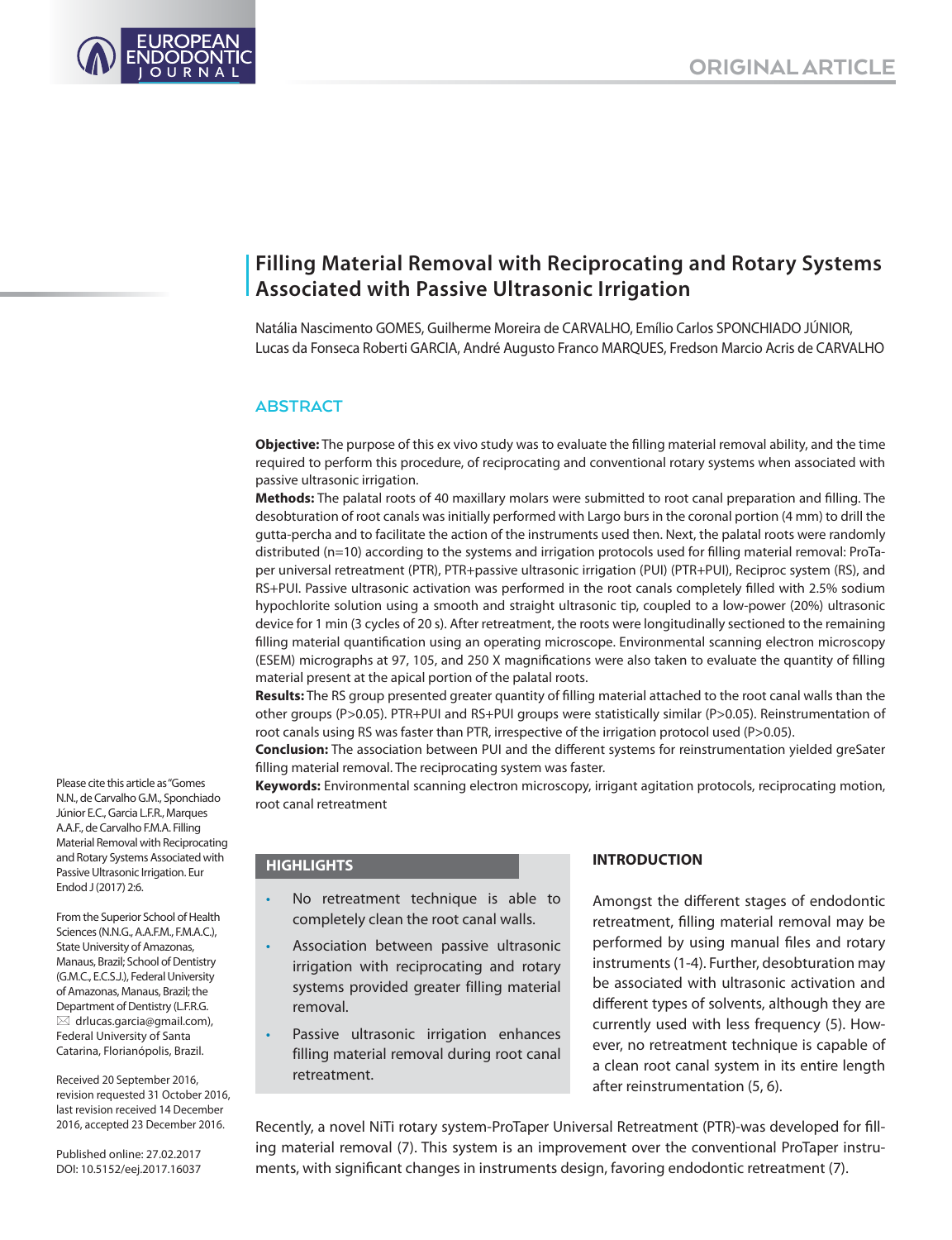On the other hand, reciprocating instruments, such as Reciproc system (RS), have greater flexibility and cyclical fatigue resistance, being more efficient in comparison with conventional rotary NiTi instruments (8). Developed for root canal preparation, they also emerge as an alternative for filling material removal during endodontic retreatment (5, 6). Several studies reported that reciprocating systems have great potential in root canal preparation; however, their effectiveness in root canal retreatment, especially when associated with passive ultrasonic irrigation (PUI), has not been sufficiently explored so far (2, 3).

Irrigating solutions associated with passive ultrasonic activation can remove microorganisms, remaining pulp tissue, and debris more efficiently than conventional irrigation protocols (9). The movement of irrigating solutions increased by ultrasonic activation ensures solution penetration within the surface of root canal walls, mainly in critical areas (e.g., the apical portion) where proper cleaning is difficult to achieve (9). Thus, it is also believed that passive ultrasonic irrigation (PUI) might potentiate filling material removal, improving the cleaning of root canal after retreatment (9).

This *ex vivo* study aimed at evaluating the filling material removal efficacy, and the time required to perform this procedure, of a reciprocating single-file system (Reciproc) and a conventional rotary system (PTR) associated with PUI. Root canal wall cleaning was assessed using an operating microscope and environmental scanning electron microscopy (ESEM).

# **METHODS**

## **Sample Selection**

A total of 40 freshly extracted maxillary molars were included in this study, with previous authorization by the State University of Amazonas Research Ethics Committee, where the experiment was carried out (Protocol No: CAAE nº 43028015.0.0000.5016). The teeth were donated by the Bank of Teeth of State University of Amazonas, with the complete understanding and consent of the patients, allowing the authors to use their extracted teeth, and reproduce radiographs or images of them. The sample size was calculated in order to determine the proper number of specimens necessary to determine a significant difference of 5% (α) among the experimental groups.

The selected teeth had a single and straight palatal root canal, no signs of vertical fracture or external root resorption, and fully formed apex. The crowns of the selected teeth were sectioned with the aid of a double-faced diamond disk (KG Sorensen, Barueri, SP, Brazil), mounted on a high-speed apparatus (Silent-MRS 400, Dabi Atlante, Ribeirão Preto, SP, Brazil), in order to standardize the palatal root length to 16 mm. A radiographic examination of the teeth was performed to assess the internal anatomy of the palatal canal. Root canals with calcifying degenerative processes and internal resorption were excluded from the final sample.

The selected roots were sterilized in an autoclave (12 LX, Dabi Atlante), and then stored in receptacles (Bioplast, Porto Alegre, RS, Brazil) containing distilled water at 5°C until use.

## **Root Canal Preparation and Irrigation**

Initially, the palatal root canals were negotiated with a size 10 K-file (Dentsply/Maillefer, Ballaigues, Switzerland) in the apical direction until the foramen was increased and was indented 1 mm to set the working length (15 mm). Then, a size 15 K-file was inserted at the working length for the standardization of the apical anatomic diameter of the root canals.

In order to maintain the roots in the same position during root canal preparation, an acrylic matrix measuring  $2.0 \times 2.0 \times 2.0$ cm containing 18 compartments filled with condensation silicone (Clonage, Nova DFL, Jacarepaguá, RJ, Brazil) was used. The palatal roots were coupled to the acrylic matrix compartments, and they were prepared using the ProTaper Universal system (Dentsply/Maillefer) according to the manufacturer's recommendations. The SX (0.19/0.035) instrument was used at the root canal's coronal and middle portions to create a proper glide path for the following instruments. The S1 (0.17/0.02) and S2 (0.20/0.04) instruments were used for coronal and middle root portions' preparation, respectively, and apical finishing was performed with F1 (0.20/0.07), F2 (0.25/0.08), and F3 (0.30/0.09) instruments. The instruments were coupled to a 6:1 contra-angle device (VDW Silver Reciproc, Sirona Dental Systems GmbH, Bensheim, Germany) driven by an electric motor (VDW Silver Reciproc Motor, Sirona Dental Systems) at a constant speed of 250 rpm and 2 N cm torque. As an irrigating solution, 2 mL of 2.5% sodium hypochlorite (Fórmula e Ação, São Paulo, SP, Brazil) was used after each change of the instrument. The smear layer was removed from the root canals using 1 mL of 17% ethylenediamine tetraacetic acid (Biodinâmica, Ibiporã, PR, Brazil) for 3 min prior to final irrigation with 5 mL of 2.5% sodium hypochlorite.

## **Root Canal Filling**

Root canal filling was performed using the Tagger method. The root canals were dried with sterile absorbent paper cones (Dentsply/Maillefer), and then, they were filled using a size F3 gutta-percha master cone (Dentsply/Maillefer) and FM cones (Dentsply/Maillefer) wrapped in a sealer (AH Plus, Dentsply/ Maillefer). A McSpadden instrument (size: 50/25 mm) coupled to a hand-piece device (Dabi/Atlante), rotating clockwise, and oscillating at 8000 rpm was introduced within the root canal 4 mm from its working length for filling material plasticization.

The roots were submitted for radiographic examination for filling quality evaluation. The root canals were evaluated in the buccolingual and mesiodistal directions by a properly calibrated examiner, taking into consideration the presence of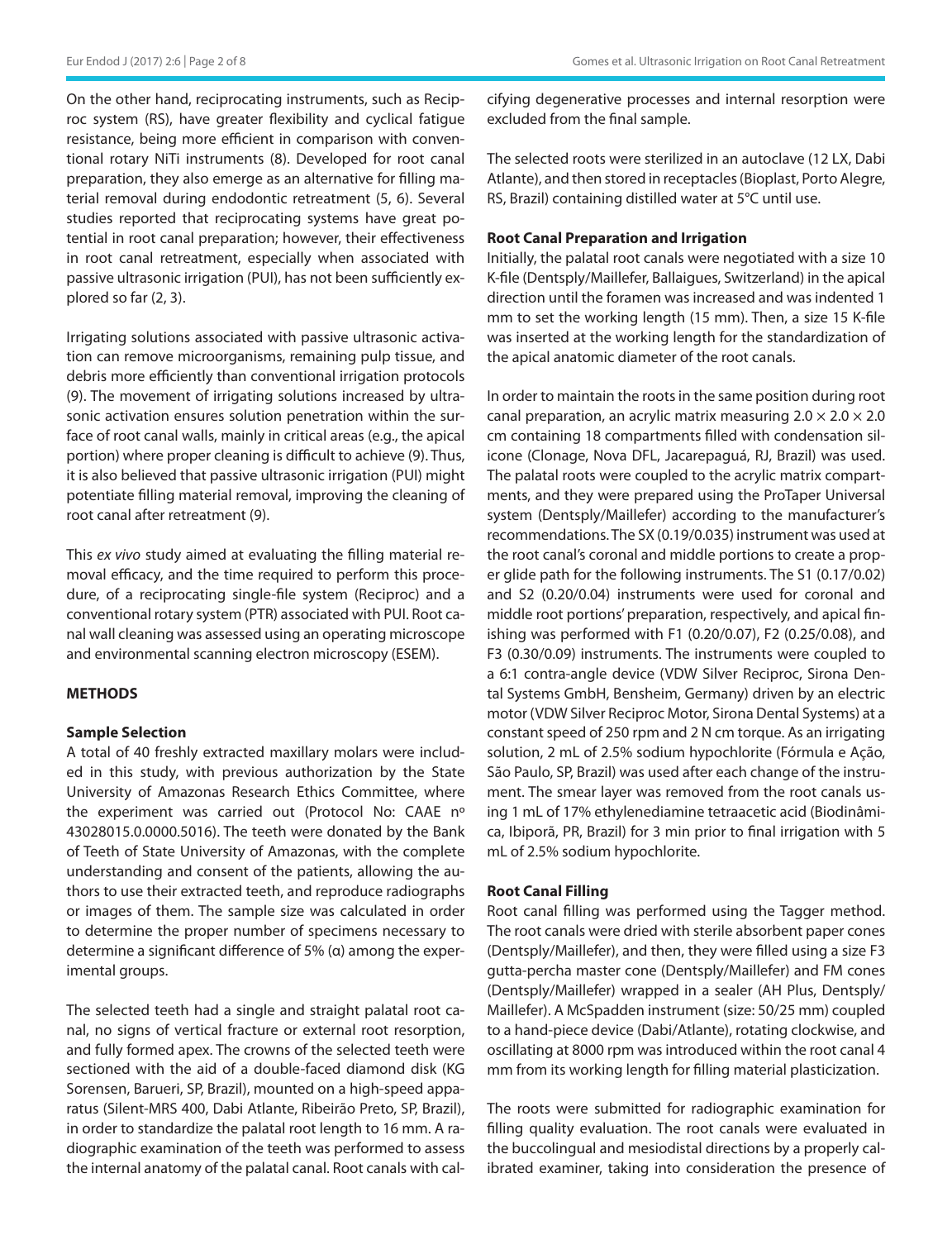voids within the root canal (Figure 1). Palatal roots, which presented failures in root canal filling, were discarded from the final sample.

Afterwards, the selected palatal roots had their canal orifice sealed with a temporary filling material (Coltosol, Coltène/ Whaledent Inc., Cuyahoga Falls, OH, USA), and they were stored in artificial saliva at 37°C for 30 days to allow complete filling material setting and to simulate oral conditions.

#### **Root Canal Retreatment**

The filling material removal was initially performed as follows: sizes 1 and 2 Largo burs (28 mm) (tips 0.70 and 0.90, respectively) were used in the coronal portion (4 mm) of the root canal length to drill the gutta-percha and to facilitate the action of the instruments used then. Next, the teeth were assigned in accordance with the system/irrigation protocol used for filling material removal (n=10):

PTR group: PTR system (Dentsply/Maillefer)-D1 instrument (size: 0.30/.09 taper) in the coronal portion, D2 (0.25/0.08) in the middle portion (4 and 2 mm from the working length, respectively), and D3 (0.20/0.07) in the working length (0.5 mm from the apex). Finishing and reinstrumentation of the apical portion was performed with F4 (0.40/0.06) and F5 (0.50/0.05) instruments using the ProTaper Universal system (Dentsply/ Maillefer) in the working length. Each instrument was gradually inserted in the root canal 3 consecutive times, in the apical direction, with slow pecking movements of 3-mm amplitude limit. At each change of instruments, 2 mL of 2.5% sodium hypochlorite was used to irrigate the root canals. The instruments were coupled to a 6:1 contra-angle device (VDW Silver Reciproc) driven by an electric motor (VDW Silver Reciproc Motor), at 600 rpm for D1, 400 rpm for D2 and D3, and 300 rpm for F4 and F5, with a 2 N  $cm^{-1}$  torque, as recommended by the manufacturers. At the end of the reinstrumentation, 2 mL of 2.5% sodium hypochlorite, followed by 1 mL of 17% ethylenediamine tetraacetic acid (Biodinâmica) for 3 min, and a final irrigation with 5 mL of 2.5% sodium hypochlorite was performed to finish the retreatment procedure. Instruments from the ProTaper system were used to prepare only 3 root canals, and they were then discarded.

PTR+PUI group: Root canal instrumentation with PTR system, as performed in the PTR group. After root canal reinstrumentation, the pulp chamber was completely filled with 2 mL of 2.5% sodium hypochlorite, and PUI was performed using a smooth and straight ultrasonic tip (TRA-12, Trinks, São Paulo, SP, Brazil), coupled to a low-power (20%) ultrasonic device (NacPlus, Adiel, Ribeirão Preto, SP, Brazil) for 1 min (3 cycles of 20 s). Next, the irrigating solution was aspirated, and 1 mL of 17% ethylenediamine tetraacetic acid (Biodinâmica) was placed within the root canal for 3 min. A final irrigation with 5 mL of 2.5% sodium hypochlorite was performed to finish the retreatment procedure.



**Figure 1.** Radiographic examination for filling material quality evaluation. Palatal root discarded from the final sample. Note the presence of voids within the root canal (circle)

RS group: RS (VDW GmbH, Munich, Germany)-R50 instrument (0.50/0.05) was gradually inserted in the root canal 3 consecutive times, with slow pecking movements of 3-mm amplitude limit. As the R50 instrument advanced inside the root canal, it was removed for cleaning with sterile gauze, and the root canals were irrigated with 2 mL of 2.5% sodium hypochlorite. The R50 instrument was coupled to a 6:1 contra-angle device (VDW Silver Reciproc) driven by an electric motor (VDW Silver Reciproc Motor) in the mode "RECIPROC ALL," as recommended by the manufacturers. Final irrigation was performed as described in the PTR group. Each R50 instrument was used for reinstrumentation of only one root canal.

RS+PUI group: Root canal instrumentation with the RS, as performed in the RS group, followed by passive ultrasonic agitation as described in the PTR+PUI group.

A single operator, specialist in endodontics, performed the procedures listed above.

### **Filling Material Removal Evaluation**

After root canal reinstrumentation, longitudinal grooves were made on the buccal and palatal surfaces of the roots. The roots were longitudinally sectioned using a double-faced diamond disc (Microdont, São Paulo, SP, Brazil), and then cleaved into two halves with a Nº 5 LeCron spatula (SSWhite/Duflex, Rio de Janeiro, RJ, Brazil). Both root hemi-sections were photographed under 16 X magnification by a camera (Sony Cyber-shot DSC-W350, Sony Brazil, São Paulo, SP, Brazil) coupled to an operating microscope (Alliance, São Carlos, SP, Brazil).

After image acquisition with the microscope, the outer contour of each root canal's hemi-section and the areas containing the remaining filling material were delineated (Figure 2a, b).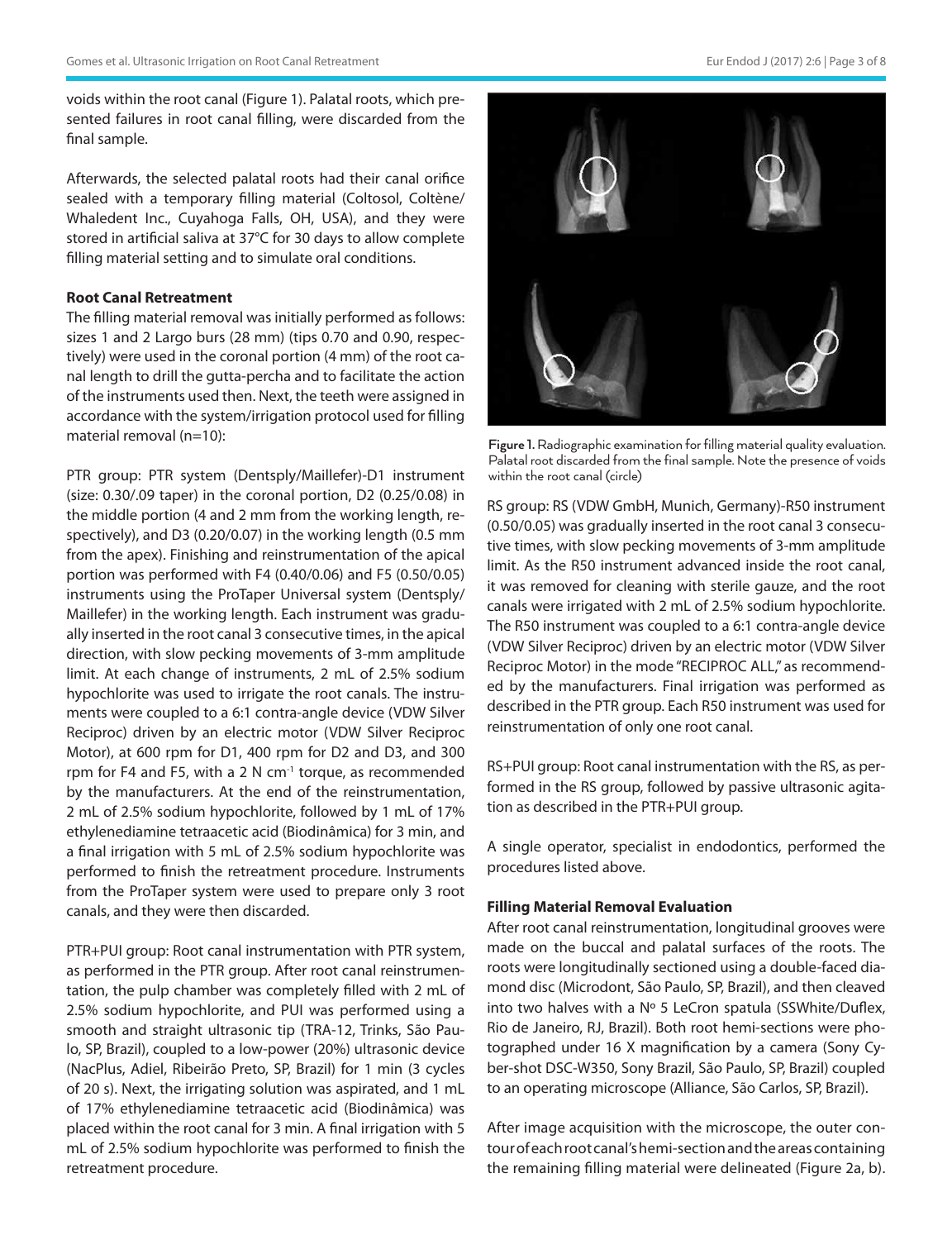

**Figure 2. a, b.** Remaining filling material evaluation using an operating microscope. (a) Calculation of the root canal area (outlined) and (b) remaining filling material attached to the root canal wall (outlined)

A properly calibrated examiner, using the ImageJ software (National Institute of Health, Bethesda, MD, USA), measured the root canal periphery and the areas containing the remaining filling material attached to the root canal walls. The area corresponding to the two hemi-sections of each root canal was considered as 100%, and the area containing the filling material was marked as "X." The quantity of filling material attached to the root canal walls and the total area were expressed in mm<sup>2</sup>. Then, the data obtained in mm<sup>2</sup> were transformed into percentages for comparison among groups.

The time required for filling material removal was calculated from the introduction of the first instrument within the root canal until the establishment of the working length. A digital chronometer (Oregon Scientific-Sl928 m, Portland, OR, USA) was stopped every time each instrument was removed from the root canal, and restarted, as the root canal instrumentation continued using the subsequent instrument. Time measurements were expressed in seconds (s).

# **Environmental Scanning Electron Microscopy (ESEM) Analysis**

After the quantification of the remaining filling material in root canal walls by means of the operating microscope, the apical portion of each root hemi-section was submitted to a qualitative analysis using ESEM (ESEM-Quanta 250, FEI Co., Hillsboro, OR, USA). The samples were fixed onto numbered metal stubs using a double-faced carbon tape, and then, they were taken to the SEM set operated at 20-25 kV. The root canal wall surface was analyzed at 97, 105, and

| <b>TABLE 1.</b> Mean values $\frac{1}{2}$ and standard deviation $(\pm SD)$ of |
|--------------------------------------------------------------------------------|
| remaining filling material in root canal walls after retreatment               |

| Groups    | Mean value $(\pm SD)$ |
|-----------|-----------------------|
| PTR*      | $6.67(3.87)a**$       |
| $PTR+PU$  | $2.56(1.55)^{b}$      |
| <b>RS</b> | $9.64(8.58)^c$        |
| $RS+PUI$  | $2.85(1.47)^{b}$      |

\* PTR: ProTaper retreatment system; PTR+PUI: ProTaper retreatment system+passive ultrasonic irrigation; RS: reciproc system; RS+PUI: reciproc system+passive ultrasonic irrigation

\*\* Different lowercase letters indicate a statistically significant difference (Kruskal–Wallis, Dunn's multiple comparisons test, P<0.05) n=10.

**TABLE 2.** Mean values (s) and standard deviation (±SD) of time required to perform filling material removal

| Groups    | Mean value $(\pm SD)$         |
|-----------|-------------------------------|
| PTR*      | 219.73 (56.01) <sup>a**</sup> |
| $PTR+PU$  | 208.13 (67.46) <sup>a</sup>   |
| <b>RS</b> | 127.29 (40.81) <sup>b</sup>   |
| $RS+PUI$  | 138.42 (30.79) <sup>b</sup>   |
|           |                               |

\* PTR: ProTaper retreatment system; PTR+PUI: ProTaper retreatment system+passive ultrasonic irrigation; RS: reciproc system; RS+PUI: reciproc system+passive ultrasonic irrigation \*\* Different lowercase letters indicate a statistically significant difference (Kruskal–Wallis, Dunn's multiple comparisons test, p<0.05) n=10.

250X magnifications. A properly calibrated and blinded examiner evaluated the ESEM micrographs. For the qualitative evaluation of the filling material attached to the root canal walls, the following criteria were considered: root canal walls with small particles of remaining filling material and debris produced by reinstrumentation, filling material and debris attached to less than 50% of the root canal walls, and root canal walls completely covered by remaining filling material and debris (10).

#### **Statistical Analysis**

The normality of the data distribution was tested using the Kolmogorov-Smirnov test, and the values obtained for the remaining filling material (Kruskal-Wallis, Dunn's multiple comparisons test, P<0.05) and time required for retreatment (1-way ANOVA, Tukey test, P<0.05) were statistically analyzed using the GraphPad InStat for Mac OS software (GraphPad Software, La Jolla, CA, USA).

# **RESULTS**

### **Filling Material Removal Effectiveness**

The mean values (%) of the remaining filling material on the root canal walls are shown in Table 1.

The remaining filling material was observed to be attached to the root walls of all the samples, irrespective of the system/ irrigation protocol used for retreatment. The RS group had the highest values, with significant difference when compared to the other groups (P>0.05). PTR+PUI and RS+PUI groups had the lowest values, which were statistically similar (P<0.05).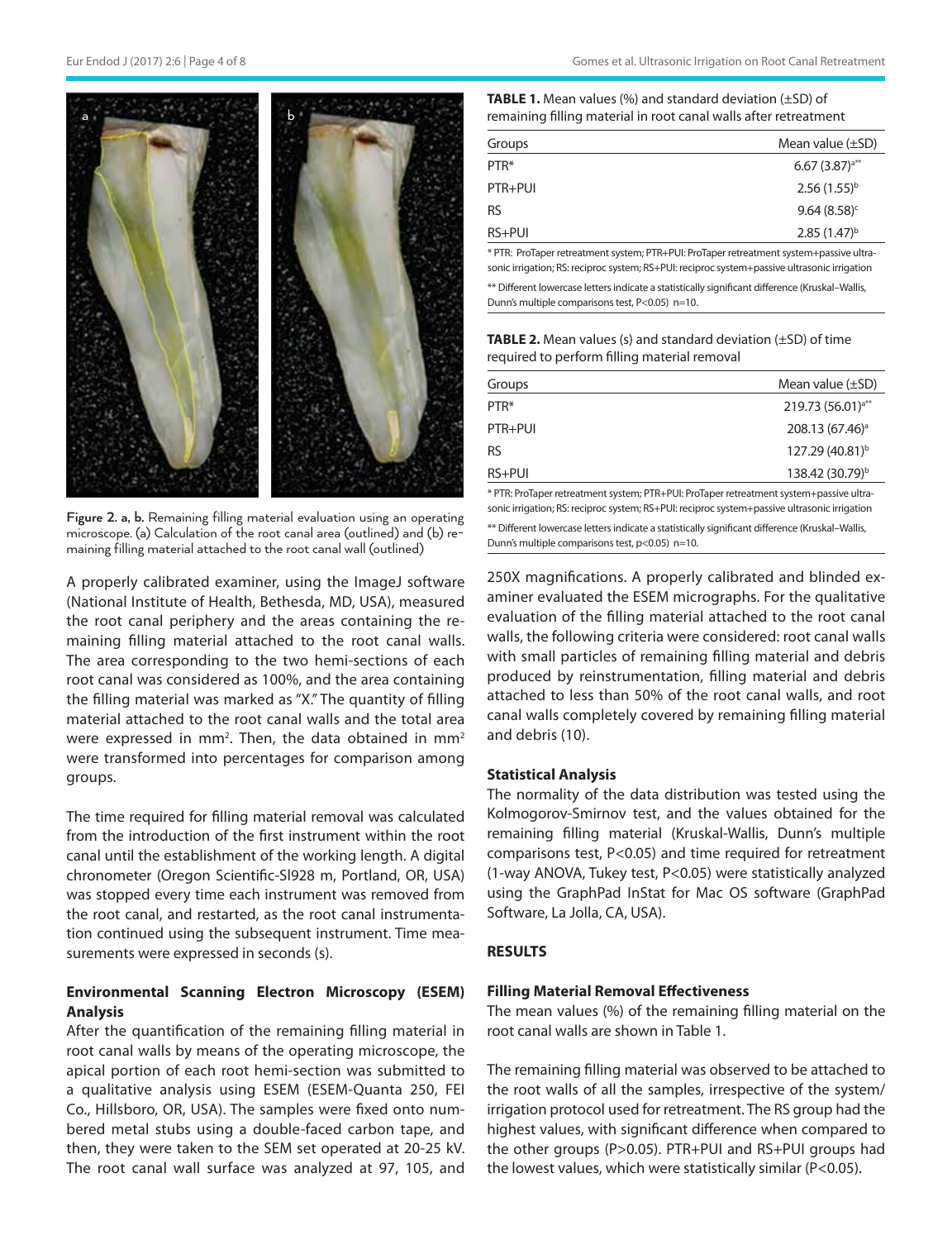

**Figure 3. a-c.** Representative ESEM micrographs of the root canal surfaces at the apical portion of the PTR group. (a) Most of the apical portion still had remaining filling material (\*) attached to the root canal walls (rc). Note the presence of debris produced during reinstrumentation attached to the root canal surface (box). Original magnification: 97X. (b) The apical portion of the same sample in higher magnification. Note the remaining filling material (gutta-percha cone) (arrow) attached to the root canal wall (rc) despite reinstrumentation. Original magnification: 105X. (c) Representative ESEM micrograph of the root canal surfaces at the apical portion of the PTR+PUI group. Smaller amount of debris due to the association of PTR system to PUI protocol. Note the presence of debris attached to the root canal walls (circle). Original magnification: 105X



**Figure 4. a-c.** Representative ESEM micrographs of the root canal surfaces at the apical portion of the RS group. (a) Note the larger amount of remaining filling material (gutta-percha cone) (\*) attached to the root canal walls (rc). It was also possible to detect a greater amount of debris produced by the reinstrumentation process covering the root canal walls, obliterating the entrance of the dentinal tubules (box). This feature could not be observed under an operating microscope (box). Original magnification: 105X. (b) In the same sample, another portion of the root canal can be observed to be covered by debris that was not removed during reinstrumentation (\*). Original magnification: 105X. (c) Representative ESEM micrograph of the root canal surfaces at the apical portion of the RS+PUI group. As observed in the PTR+PUI group, a smaller amount of debris in comparison with the RS group, due to the association of RS with PUI protocol, was noted. However, a significant portion of the root canal walls (rc) remained covered by debris produced by reinstrumentation (circle). Original magnification: 97X

### **Time Required for Retreatment**

The reinstrumentation of the root canals was faster in groups where the reciprocating system was used (P>0.05) (Table 2).

# **ESEM Analysis**

As evident from Figure 3 and 4, the remaining filling material and debris attached to the root canal walls at the apical portion were observed in all the experimental groups, irrespective of the reinstrumentation system or irrigation protocol used. The palatal roots that were not submitted to PUI had greater amount of remaining filling material and debris in the apical portion in comparison with the groups where PUI was performed. The RS group exhibited a greater quantity of filling material, with the root canal walls almost completely covered by residues of gutta-percha and sealer (Figure 4a). In addition, it was observed that scattered amounts of debris produced

by the reinstrumentation process covered the root canal walls, obliterating the entrance of the dentinal tubules (Figure 4b). Despite the better results obtained when the irrigation protocol was performed, all the samples still had debris and remaining filling material attached to the root canal walls at the apical portion, irrespective of the system used for reinstrumentation (reciprocating or rotary) (Figure 3c, 4c).

# **DISCUSSION**

Previous studies have reported that no technique or instrumentation system can eliminate the filling material present in the root canal system after endodontic retreatment (5, 7). These results corroborate the findings of the present study, as all the samples had remaining filling material attached to the root canal walls.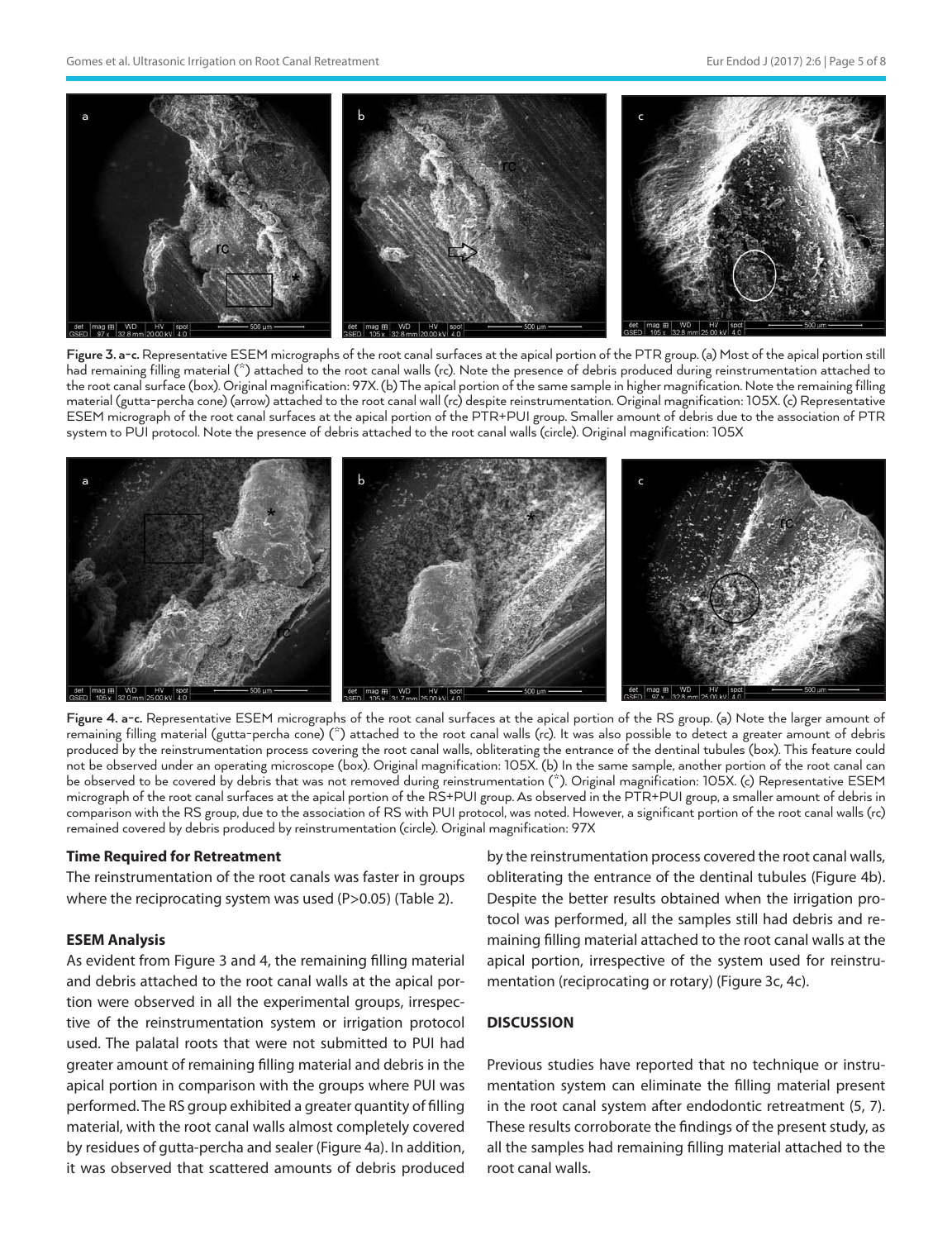NiTi instruments powered by electric motors are more efficient than manual instruments to perform filling material removal within the root canal (11, 12). The use of such instruments for root canal retreatment have seen significant increase in the last few years; therefore, the authors of this study decided to compare the PTR system, which was developed exactly for this purpose, and the RS, a system that has an innovative motion kinematics and has been developed for root canal preparation (5-8). Several studies have evaluated the effectiveness of reciprocating systems to perform gutta-percha and root canal sealer removal; however, the benefits of their association with PUI must be evaluated (6, 7).

The use of irrigating solutions during root canal preparation is crucial for proper cleaning, irrespective of the system or technique used for it (13-15). In this study, during each change of instrument, 2 mL of 2.5% sodium hypochlorite was used to irrigate the root canals, irrespective of the systems or irrigating protocol used. However, when retreatment was performed with the PTR system, a larger number of instruments than that used in the RS were used; therefore, the total volume of irrigating solution used was also greater. The time to perform root canal preparation when using single-file systems, such as Reciproc, is significantly reduced. Therefore, the amount of irrigating solution used is also reduced, compromising chemical debridement (13-15). Such a fact might explain the worst performance of the RS when compared to the PTR system.

However, it is valid to emphasize that when both the systems were associated with PUI, the results were similar. Despite the lower content of irrigating solution used during root canal retreatment with the RS, the ultrasonic activation performed at the end of the reinstrumentation optimized the remaining filling material removal, even in critical areas, such as the apical portion (16-18).

The use of ultrasound promotes numerous effects within the root canal, such as the cavitation phenomenon (19). Cavitation occurs when the osmotic pressure of a liquid is higher than the hydraulic pressure that the liquid exerts on its recipient walls, forming bubbles in its interior and subsequent implosion, creating temporary cavities. These, upon rupture, produce shock waves on the recipient surface where the liquid is located (19, 20).

In passive ultrasonic activation, cavitation produces irrigating solution displacement toward the root canal walls (19, 20). The impact caused by the phenomenon promotes smear layer removal, mainly in the areas where instruments cannot reach (19-21). Thus, it is valid to state that the same phenomenon may occur with the filling material (19, 20).

According to Zuolo et al. (5), the quantity of filling material attached to the root canal walls after retreatment may range from 4.5% to 12.0% depending on the instruments (manual, rotary, or reciprocating) used. These results support the findings of the present study, taking into consideration the root canal reinstrumentation with no association to PUI. When reinstrumentation was associated with PUI, both systems exhibited a significant decrease in the remaining filling material values, confirming the effectiveness of such association.

The apical portion of the palatal root canals was also analyzed by ESEM in the present study. The analysis of non-conductive and non-hydrated samples is one of the main advantages of ESEM equipment in comparison with conventional SEM (22, 23). This technique allows an accurate analysis without previous metallization of the samples and without the reduction of the natural contrast from the beam-sample interaction (22). The main element used for the samples metallization in conventional SEM is gold (Au), which has a high atomic number. For this reason, it produces high topographic contrast and images with high resolution. However, despite the high contrast produced, some details of the sample may not be detected due to the metallization process, compromising the analysis of important features of root canal morphology (22-25). Therefore, the authors decided to use the ESEM equipment for apical portion analysis. Despite the better results obtained when reinstrumentation was associated with PUI, a significant portion of root canal walls remained covered by remaining filling material and debris. It was not possible to detect these features by using an operating microscope, only when ESEM analysis was performed. The apical area is considered a critical zone; therefore, proper cleaning of this specific area is more difficult to achieve (4). Likewise, reinstrumentation and complete filling material removal in this area are challenging procedures, as our findings demonstrated (4).

With regard to the time required for reinstrumentation, the groups submitted to preparation with a reciprocating system were significantly faster than conventional rotary groups, corroborating the findings of Souza et al. (26). The number of instruments used by the reciprocating system, as well as how easy the Reciproc R50 instrument can reach the working length in straight root canals might explain these results (5, 26, 27).

Despite having performed the reinstrumentation of root canals faster, it is worth emphasizing that the RS presented worse results when passive ultrasonic activation was not performed. PTR instruments had a design specifically developed for root canal retreatment with negative cutting-angle blades and lack of radial guide, which promoted larger amounts of filling material removal. These features might explain the better performance of PTR instruments in comparison with the RS.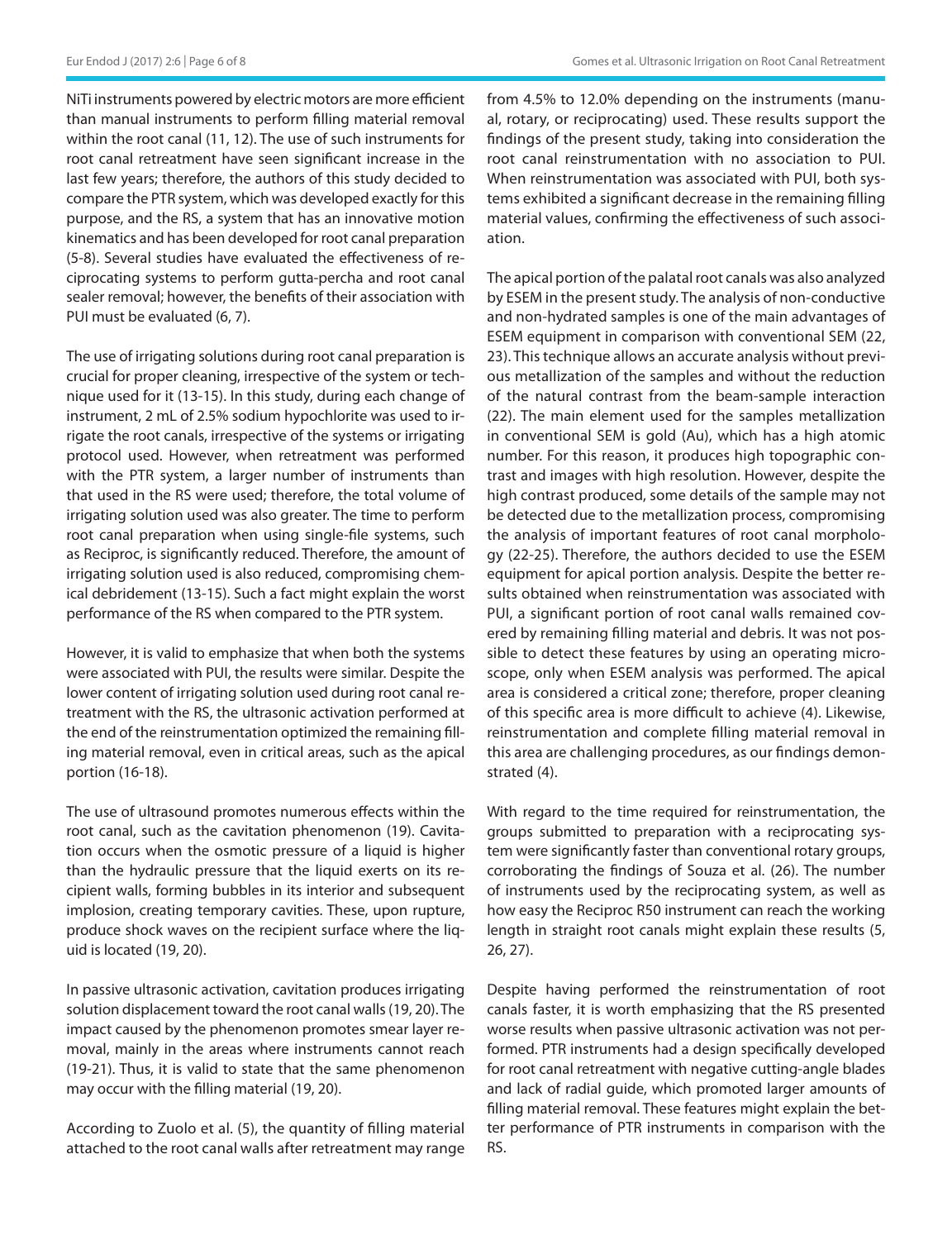In recent studies, Silva et al. (7) and de Souza et al. (26) reported no difference between PTR and RS, which is not in agreement with the results of the present study. The conflicting results could be explained by the use of chloroform to soften the gutta-percha before reinstrumentation in the study by de Souza et al. (26). In the present study, no solvent was used to promote gutta-percha softening. Gutta-percha softening helps to decrease the working time during root canal retreatment; however, softened gutta-percha could be compacted within the dentinal tubules and root canal surface irregularities, hindering filling material removal (28).

In their study, Silva et al. (7) used a radiographic method to evaluate filling material removal. In the present study, digital images of root hemi-sections were evaluated under an operating microscope, and the apical portion of the root canals was also analyzed by the ESEM equipment. Despite the fact that volumetric analysis by micro-computed tomography to measure residual filling material amount is considered superior than conventional methods, studies demonstrated that the analysis of root hemi-sections are the proper method for this purpose and more accurate than radiographic examination, ensuring reliable results (5, 6, 27, 28).

### **CONCLUSION**

Filling material attached to root canal walls was observed in all the groups after retreatment, irrespective of the system or the irrigation protocol used. PUI provided greater filling material removal in both the systems. The reciprocating system was faster; however, this finding does not mean that such a system was more effective for filling material removal.

**Ethics Committee Approval:** Ethics committee approval was received for this study from the ethics committee of State University of Amazonas (Protocol No: CAAE nº 43028015.0.0000.5016).

#### **Informed Consent: N/A.**

Peer-review: Externally peer-reviewed.

**Author contributions:** Concept - A.A.F.M., F.M.A.C.; Design - N.N.G., G.M.C.; Supervision - A.A.F.M., F.M.A.C.; Resource - A.A.F.M., F.M.A.C.; Materials - A.A.F.M., F.M.A.C.; Data Collection and/or Processing - A.A.F.M., F.M.A.C., L.F.R.G., N.N.G.; Analysis and /or Interpretation - A.A.F.M., F.M.A.C., L.F.R.G., N.N.G.; Literature Search - N.N.G., L.F.R.G.; Writing - N.N.G., L.F.R.G., E.C.E.J.; Critical Reviews -A.A.F.M., F.M.A.C., E.C.E.J.

**Conflict of Interest:** No conflict of interest was declared by the authors. **Financial Disclosure:** The authors declared that this study has received no financial support.

#### **REFERENCES**

- 1. Siqueira JF Jr. Aetiology of root canal treatment failure: why well-treated teeth can fail. Int Endod J 2001; 34(1):1-10. [\[CrossRef\]](https://doi.org/10.1046/j.1365-2591.2001.00396.x)
- 2. Bürklein S, Hinschitza K, Dammaschke T, Schäfer E. Shaping ability and cleaning effectiveness of two single-file systems in severely curved root canals of extracted teeth: Reciproc and WaveOne versus Mtwo and Pro-Taper. Int Endod J 2012; 45(5):449-61. [[CrossRef](https://doi.org/10.1111/j.1365-2591.2011.01996.x)]
- 3. Bürklein S, Tsotsis P, Schäfer E. Incidence of dentinal defects after root canal preparation: reciprocating versus rotary instrumentation. J Endod 2013; 39(4):501-4. [\[CrossRef\]](https://doi.org/10.1016/j.joen.2012.11.045)
- 4. Hülsmann M, Drebenstedt S, Holscher C. Shaping and filling root canals during root canal re-treatment. Endod Topics 2011; 19(1):74-124. [\[CrossRef](https://doi.org/10.1111/j.1601-1546.2011.00264.x)]
- 5. Zuolo AS, Mello JE Jr, Cunha RS, Zuolo ML, Bueno CE. Efficacy of reciprocating and rotary techniques for removing filling material during root canal retreatment. Int Endod J 2013; 46(10):947-53. [\[CrossRef\]](https://doi.org/10.1111/iej.12085)
- 6. Rios Mde A, Villela AM, Cunha RS, Velasco RC, De Martin AS, Kato AS, et al. Efficacy of 2 reciprocating systems compared with a rotary retreatment system for gutta-percha removal. J Endod 2014; 40(4):543-6. [\[CrossRef](https://doi.org/10.1016/j.joen.2013.11.013)]
- 7. Silva EJ, Orlowsky NB, Herrera DR, Machado R, Krebs RL, Coutinho-filho Tde S. Effectiveness of rotatory and reciprocating movements in root canal filling material removal. Braz Oral Res 2015; 29(1):1-6. [[CrossRef](https://doi.org/10.1590/1807-3107BOR-2015.vol29.0101)]
- 8. Yared G. Canal preparation using only one Ni-Ti rotary instrument: preliminary observations. Int Endod J 2008; 41(4):339-44. [[CrossRef](https://doi.org/10.1111/j.1365-2591.2007.01351.x)]
- 9. Müller GG, Schönhofen ÂP, Móra PM, Grecca FS, Só MV, Bodanezi A. Efficacy of an organic solvent and ultrasound for filling material removal. Braz Dent J 2013; 24(6):585-90. [\[CrossRef\]](https://doi.org/10.1590/0103-6440201302252)
- 10. Hülsmann M, Rümmelin C, Schäfers F. Root canal cleanliness after preparing with different endodontic hand pieces and hand instruments: a comparative SEM investigation. J Endod 1997; 23(5):301-6. [\[CrossRef \]](https://doi.org/10.1016/S0099-2399(97)80410-4)
- 11. Elnaghy AM, Elsaka SE. Evaluation of root canal transportation, centering ratio, and remaining dentin thickness associated with ProTaper Next instruments with and without glide path. J Endod 2014; 40(12):2053-6. [\[CrossRef](https://doi.org/10.1016/j.joen.2014.09.001)]
- 12. Gergi R, Osta N, Bourbouze G, Zgheib C, Arbab-Chirani R, Naaman A. Effects of three nickel titanium instrument systems on root canal geometry assessed by micro-computed tomography. Int Endod J 2015; 48(2):162-70. [[CrossRef](https://doi.org/10.1111/iej.12296)]
- 13. da Frota MF, Filho IB, Berbert FL, Sponchiado EC Jr, Marques AA, Garcia Lda F. Cleaning capacity promoted by motor-driven or manual instrumentation using ProTaper Universal system: Histological analysis. J Conserv Dent 2013; 16(1):79-82. [\[CrossRef\]](https://doi.org/10.4103/0972-0707.105305)
- 14. Lu Y, Wang R, Zhang L, Li HL, Zheng QH, Zhou XD. Apically extruded debris and irrigant with two Ni-Ti systems and hand files when removing root fillings: a laboratory study. Int Endod J 2013; 46(12):1125-30. [\[CrossRef](https://doi.org/10.1111/iej.12104)]
- 15. Arruda MP, Carvalho Junior JR, Miranda CE, Paschoalato C, Silva SR. Cleaning of flattened root canals with different irrigating solutions and nickel-titanium rotatory instrumentation. Braz Dent J 2009; 20(4):284-9. [\[CrossRef](https://doi.org/10.1590/S0103-64402009000400004)]
- 16. Ferreira RB, Alfredo E, Porto de Arruda M, Silva Sousa YT, Sousa-Neto MD. Histological analysis of the cleaning capacity of nickel-titanium rotatory instrumentation with ultrasonic irrigation in root canals. Aust Endod J 2004; 30(2):56-8. [\[CrossRef\]](https://doi.org/10.1111/j.1747-4477.2004.tb00182.x)
- 17. Andrabi SM, Kumar A, Zia A, Iftekhar H, Alam S, Siddiqui S. Effect of passive ultrasonic irrigation and manual dynamic irrigation on smear layer removal from root canals in a closed apex in vitro model. J Investig Clin Dent 2014; 5(3):188-93. [[CrossRef\]](https://doi.org/10.1111/jicd.12033)
- 18. Vinhorte MC, Suzuki EH, de Carvalho MS, Marques AA, Sponchiado Junior EC, Garcia Lda F. Effect of passive ultrasonic agitation during final irrigation on cleaning capacity of hybrid instrumentation. Restor Dent Endod 2014; 39(2):104-8. [\[CrossRef](https://doi.org/10.5395/rde.2014.39.2.104)]
- 19. Mozo S, Llena C, Forner L. Review of ultrasonic irrigation in endodontics: increasing action of irrigating solutions. Med Oral Patol Oral Cir Bucal 2012; 17(3):e512-6. [[CrossRef\]](https://doi.org/10.4317/medoral.17621)
- 20. van der Sluis LW, Vers Luis M, Wu MK, Wesselink PR. Passive ultrasonic irrigation of the root canal: a review of the literature. Int Endod J 2007; 40(6):415-26. [[CrossRef](https://doi.org/10.1111/j.1365-2591.2007.01243.x)]
- 21. Guerreiro-Tanomaru JM, Chávez-Andrade GM, Faria-Júnior NB, Watanabe E2, Tanomaru-Filho M1. Effect of passive ultrasonic irrigation on Enterococcus faecalis from root canals: an ex vivo study. Braz Dent J 2015; 26(4):342-6. [[CrossRef](https://doi.org/10.1590/0103-6440201300022)]
- 22. Nygren H, Ilver L, Malmberg P. Mineralization at titanium surfaces is a two-step process. J Funct Biomater 2016; 7(1):1-8. [\[CrossRef\]](https://doi.org/10.3390/jfb7010007)